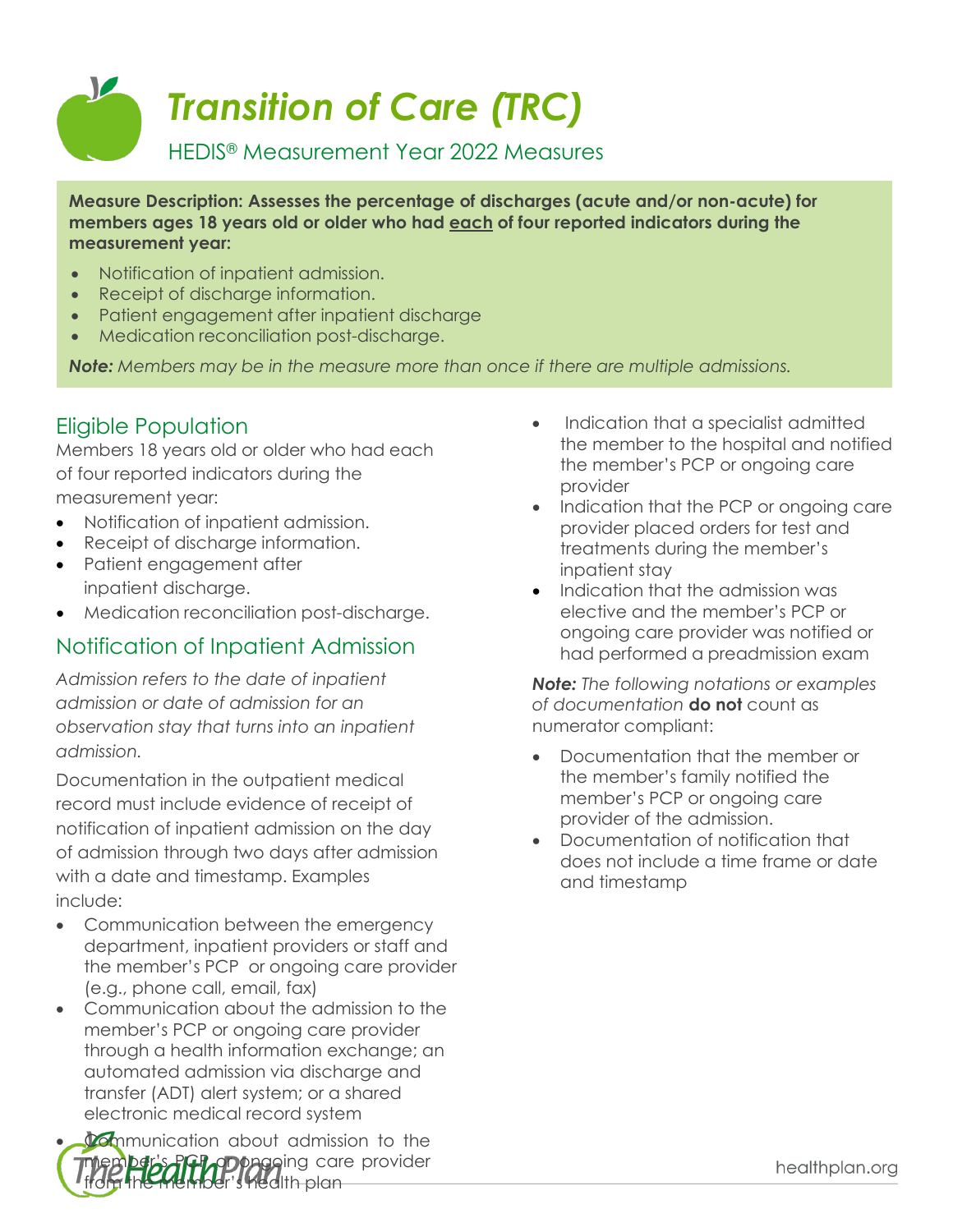# *Transition of Care (TRC)*

HEDIS® Measurement Year 2022 Measures

# Receipt of Discharge Information

V

Documentation in the outpatient medical record must include evidence of receipt of discharge information on the day of discharge through two days after discharge, with date and timestamp. Discharge information may be included in a discharge summary or summary of care record or be in structured fields in an electronic health record.

At minimum, the discharge information must include all of the following:

- Name of practitioner responsible for the member's care during the inpatient stay.
- Procedures or treatment provided.
- Diagnoses at discharge.
- Current medication list.
- Test results, or documentation of pending test, or no test pending.
- Instructions to the PCP or ongoing care provider for patient care.

### Patient Engagement After InpatientDischarge

Documentation of patient engagement(e.g., office visit, visit to the home or telehealth visit) provided within 30 days after discharge. *Note: Do not include patient engagement that occurs on the same date of discharge.* Documentation in the outpatient medical record must include evidence of patient engagement within 30 days after discharge. Any of the following will meet criteria:

- An outpatient visit, including office visits and home visits.
- A telephone visit.
- A synchronous telehealth visit where realtime interaction occurred between the member and provider using audio and video communication.
- An e-visit or virtual check-in



*Note: Documentation in an outpatient medical record meets the intent; an outpatient visit is not required.*

## Medication Reconciliation Post-Discharge

Medication reconciliation conducted by prescribing practitioner, clinical pharmacist, or registered nurse, as documented through either administrative data or medical record review on the date of discharge through 30 days after discharge (total of 31 days).

Documentation in the outpatient medical record must include evidence of medication reconciliation and the date it was performed. Any of the following will meet documentation criteria:

- Documentation of the current medications with a notation that the provider reconciled the current and discharge medications.
- Documentation of the current medications with a notation that references the discharge medications (e.g., no changes in medications since discharge, same medications at discharge, discontinue all discharge medications).
- Documentation of the member's current medications with a notation that the discharge medications werereviewed.
- Documentation of a current medicationlist, a discharge medication list and notation that both lists were received on the same date of service.
- Documentation of the current medications with evidence that the member was seen for post-dischargehospital follow-up with evidence of medication reconciliation or review.
- Documentation in the discharge summary that the discharge medications were reconciled with the most recent medication list in the outpatient medical record; there must be evidence that the discharge summary was filed in the outpatient chart on the date of discharge through

healthplan.org